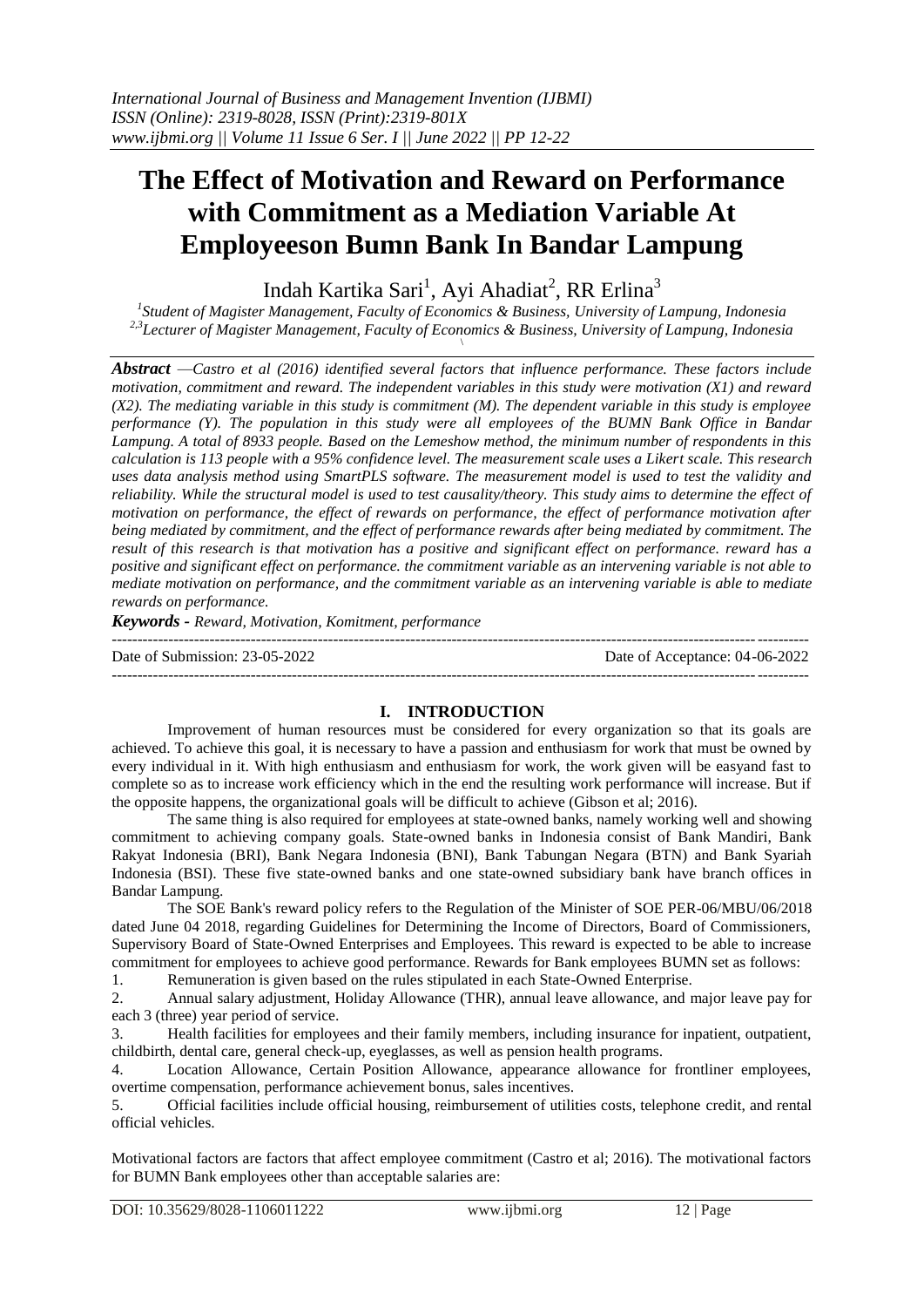1. Quarterly bonus, based on a quarterly assessment if the target is reached, the employee will be given a quarterly bonus

- 2. Annual bonus
- 3. Leave money
- 4. Holiday allowance

This bonus is expected to be able to influence the motivation of BUMN Bank employees so that it has an impact on performance.

According to Robbind and Judge (2015) a person's commitment is where an individual sided with the organization, its goals and the desire to maintain its membership. If the employee is committed, there will be a sense of belonging to the company and if the employee is committed, it will facilitate the achievement of employee performance. At the beginning of work, employees of BUMN Banks sign a work contract as an effort to increase their commitment and motivation to achieve the BUMN Bank's revenue target.

Castro et al (2016) identified several factors that influence performance. These factors include: motivation, commitment and reward. Research conducted by Castro et al (2016) is interesting because it produces different effects of each variable on employee performance.

A positive influence occurs on the influence of motivation on performance with commitment as a mediating variable. In the research of HeruSusilo (2015) stated that motivational and hygienic factors have a significant effect on organizational commitment. The higher the motivation felt by employees, the higher the level of commitment possessed by employees.

On other variables, the research of Castro et al (2016) obtained different results from the research results of HeruSusilo (2015) which suggested that work motivation had a significant positive effect on work commitment. Castro et al (2016) found that motivation did not have a significant effect on commitment. This is interesting to be re-examined because in theory motivation should have a positive effect on commitment (Robbins and Judge; 2018).

Based on the results of the research conducted, producing different effects, the researchers are interested in conducting repeated research on the effect of motivation and reward on performance with commitment as a mediating variable.

Based on the formulation of the problem, this study aims to determine:

- 1. The effect of motivation on performance
- 2. Effect of reward on performance
- 3. The effect of performance rewards after being mediated by commitment
- 4. The effect of performance motivation after being mediated by commitment

# **II. LITERATURE REVIEW**

Motivation starts from motive, motivation and work motivation. Castro et al (2016) argues that motive is defined as a tendency to move, starting from an inner drive (drive) and ending with adjustment. Adjustment is said to satisfy motives.

William J. Stanton (Armstrong, 2009) defines that the motive is a stimulated need that is oriented towards individual goals in achieving satisfaction. Motivation as a condition that moves people towards a certain goal. (Casto et al (2016))

Based on the opinions of the experts above, it can be concluded that the motive is an impulse that needs to be fulfilled within the company that the company needs to be able to adapt to its environment, while motivation is a condition that moves the company to be able to achieve the goals of its motives. While motivation is said to be energy to generate drive in oneself (drive arousal). In relation to the work environment (Casto et al (2016)) suggests that work motivation is defined as a condition that influences generating, directing and maintaining behavior related to the work environment.

A person's motivation to work depends on the reward he receives and the punishment he will experience later (Castro et al; 2016). Reinforcement is anything that a leader uses to enhance or maintain an individual's specific response. So according to this theory, a person's motivation to work depends on the rewards he receives and the consequences he will experience later. This theory states that a person's future behavior is shaped by the consequences of his current behavior.

Castro et al (2016) argue that motivation to work is the result of expectancy times instrumentality, times valence. This multiplicative relationship means that the motivational attractiveness of a particular job path is greatly reduced when any of the following: expectancy, instrumentality, or valence is close to zero. On the other hand, for a given reward to have a high and positive motivational impact, as a result of work, the expectancy, instrumentality, and valence associated with that reward are high and positive.

Reward is an exchange (award) given by a company or service that is given an award, which is broadly divided into two categories, namely: (a) salary, benefits, vacation; (b) promotions and positions, bonuses, promotions, symbols (stars) and attractive assignments. An effective system for providing rewards to employees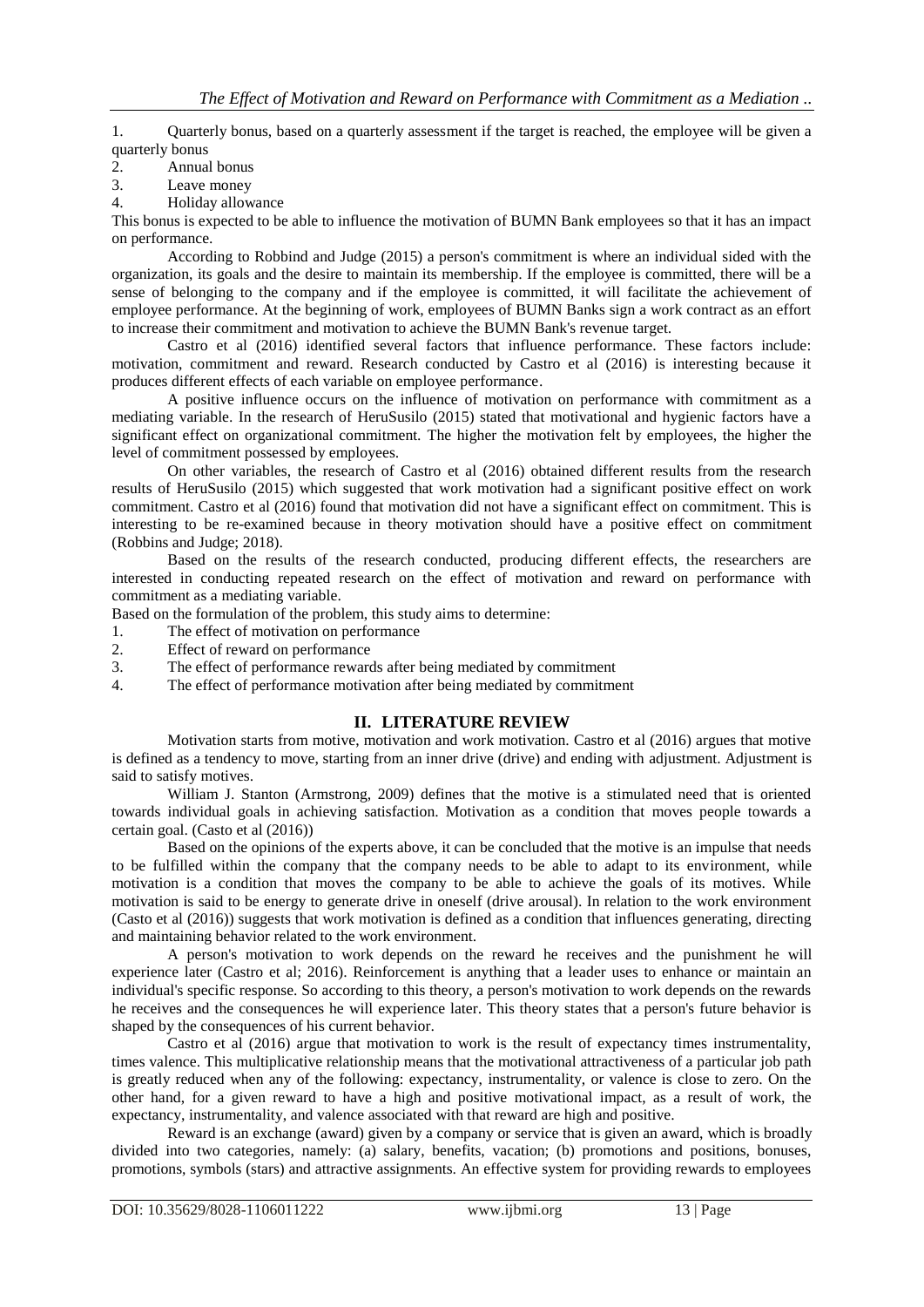must: (a) meet the needs of the company; (b) compared to reward from other company; (c) distributed fairly and fairly; (d) can be provided in various forms; (e) associated with achievement. (Castro at el ;2016)

According to Gibson et al (2012) organizational commitment is a feeling of identification, loyalty, and involvement expressed by employees towards the organization or units within the organization. Gibson et al (2012) further explained that organizational commitment is the feelings, attitudes, and behavior of individuals who identify themselves as part of the organization, are involved in the process of organizational activities and are loyal to the organization in achieving organizational goals.

Gibson et al (2012) divide organizational commitment into three dimensions, including:

1. Affective commitment

Affective commitment refers to the emotional attachment, identification and involvement of an employee in an organization. A person's affective commitment will be stronger if his experience in an organization is consistent with expectations and satisfies his basic needs and vice versa. Affective commitment shows a person's strong desire to continue working for an organization because he does agree with the organization and wants to do so. Employees who have a strong affective commitment stay with the company because they want to work for the company.

2. Continuous commitment

Continuing commitment is based on the costs associated with leaving an employee from the organization. This may be due to lost promotions. The concept of side-bets orientation which emphasizes the contribution of a person which at any time can be lost if that person leaves the organization. The act of leaving an organization is risky because people are afraid of losing the contribution they made to the organization and realize that they are unlikely to find a replacement.

3. Normative commitment

Normative commitment relates to feeling obliged to remain in the organization because it has to be so and it is the right thing to do.

Robbins and Judge (2018), stated that performance is the translation of "performance", which means action, execution of work, work performance, efficient implementation. Performance is defined as the record of outcomes produced on a specific job function or activity during a specific time period. This means that performance is defined as a record of the outcomes resulting from a certain activity, during a certain period of time. From this brief understanding, it can be concluded that what is meant by performance includes two main things:

1. Ability to demonstrate working mechanism in accordance with applicable regulations, and

2. The resulting product.

### *A. Hypothesis*

The development of hypotheses in this study was prepared based on the framework of the influence between variables, theories and results of previous studies to answer the objectives of this study. Some of these hypotheses include:

1. Motivation has a positive effect on performance

Motivation is a complex problem in organizations, because the needs and desires of each member of the organization are different from one another. This is different because each member of an organization is unique biologically and psychologically, and develops on the basis of a different learning process (Robbins and Judge; 2010).

Motivation is defined by Fillmore H. Stanford (Amar;2004) that motivation is a condition that moves people towards a certain goal. When an employee feels that the person concerned has a strong motivation, the impact will increase the performance of the person concerned in the organization. In the research of HeruSusilo (2015) stated that motivational and hygienic factors have a significant positive effect on employee performance. These results are reinforced by the results of research conducted by Castro et al in Mexico (2016), the first hypothesis is formulated as follows:

### **H1 : Motivation has a positive effect on performance**

2. Reward has a positive effect on performance:

Motivation arises because of a need and therefore the action is directed towards the achievement of certain goals which is ultimately referred to as employee performance, so that positive results of motivation on performance will appear.

Buech et al (2010) stated that rewards have a critical role in determining an organization's ability to attract employees to display their potential and maintain good performance to achieve the best level of performance. In his research, Nnaji-Ihedinmah (2015), Thus the second hypothesis of this study is:

# **H2 : Reward has a positive effect on performance**

3. Reward effect on performance is mediated by commitment.

Reward has a broad meaning and is not only focused on finance. Amar and Hlupic (2016) emphasize that rewards do not only include quantitative elements such as salaries, wages, etc., but also other non-monetary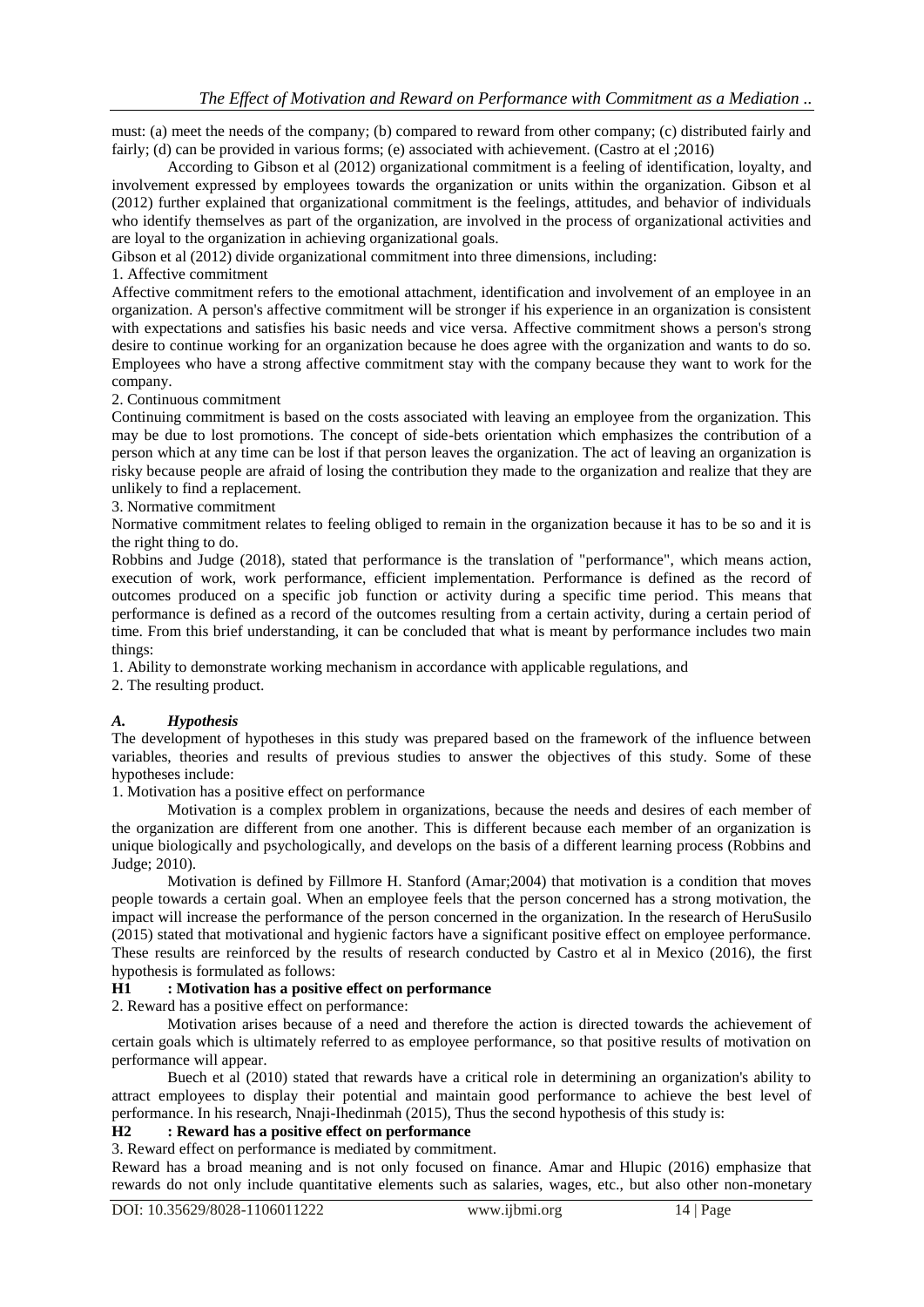elements, such as opportunities to carry out greater responsibilities, career opportunities, opportunities to learn and develop, decent quality of life in the organization and others.

Buech et al (2010) stated that rewards have a critical role in determining an organization's ability to attract employees to display their potential and maintain good performance to achieve the best level of performance. In accordance with previous researchers conducted by Tangkuman, et al (2015) with the research title Effect of Performance Assessment, Reward, Punishment on Employee Performance at PT. Pertamina with the results of reward research has a positive and significant effect on employee performance. Employee performance

Buech et al (2010) in their research produced the commitment variable as an intervening variable for rewards in influencing performance. Buech et al (2010) get a significant positive effect of the commitment variable on performance.

### **H3: Reward effect on performance is mediated by commitment.**

4. Motivation has an effect on performance mediated by commitment.

In a previous study conducted by (Ballian 2020) which stated that rewards have a positive influence on performance through organizational commitment. Meanwhile, in a study conducted by Martin (2020) where there is no direct effect of reward on employee performance through organizational commitment where motivation does not increase its influence if it is added to the commitment factor. Therefore, the fourth hypothesis of this study is:

### **H4: Motivation has an effect on performance mediated by commitment.**

Based on the description of the development of the hypothesis, this study replicates the research conducted by Buech et al (2010) but is adjusted to the variables and research objects, namely employees of state-owned banks.



### **III. RESEARCH METHOD**

This research includes explanatory research because this study intends to explain the causal relationship between variables through hypothesis testing. The type of data used in this study is self-report data, which is the opinion, attitude, experience and characteristics of a respondent. Taking data from the results of the respondents' answers to the questionnaires that have been distributed. The data used in this study are primary and secondary data. The data collection method in this research is quantitative. Collecting data by using questionnaires and observing the work environment as well as literature study. The population in this study were all employees of the BUMN BANK Office in Bandar Lampung. Based *on the Lemeshow method*, the minimum number of respondents in this calculation is 113 people with a 95% confidence level and will be divided based on the number of proportions in each state-owned bank.

This research has independent variables and dependent variables. The independent variables in this study are Motivation (X1) and Reward (X2). The mediating variable in this study is Commitment (M). The dependent variable in this study is employee performance  $(Y)$ . This research uses data analysis method using *SmartPLS software*, which is run with computer media. Where PLS is a *Structural Equation Modeling* (SEM) equation model that can simultaneously test the Measurement model as well as test the Structural model.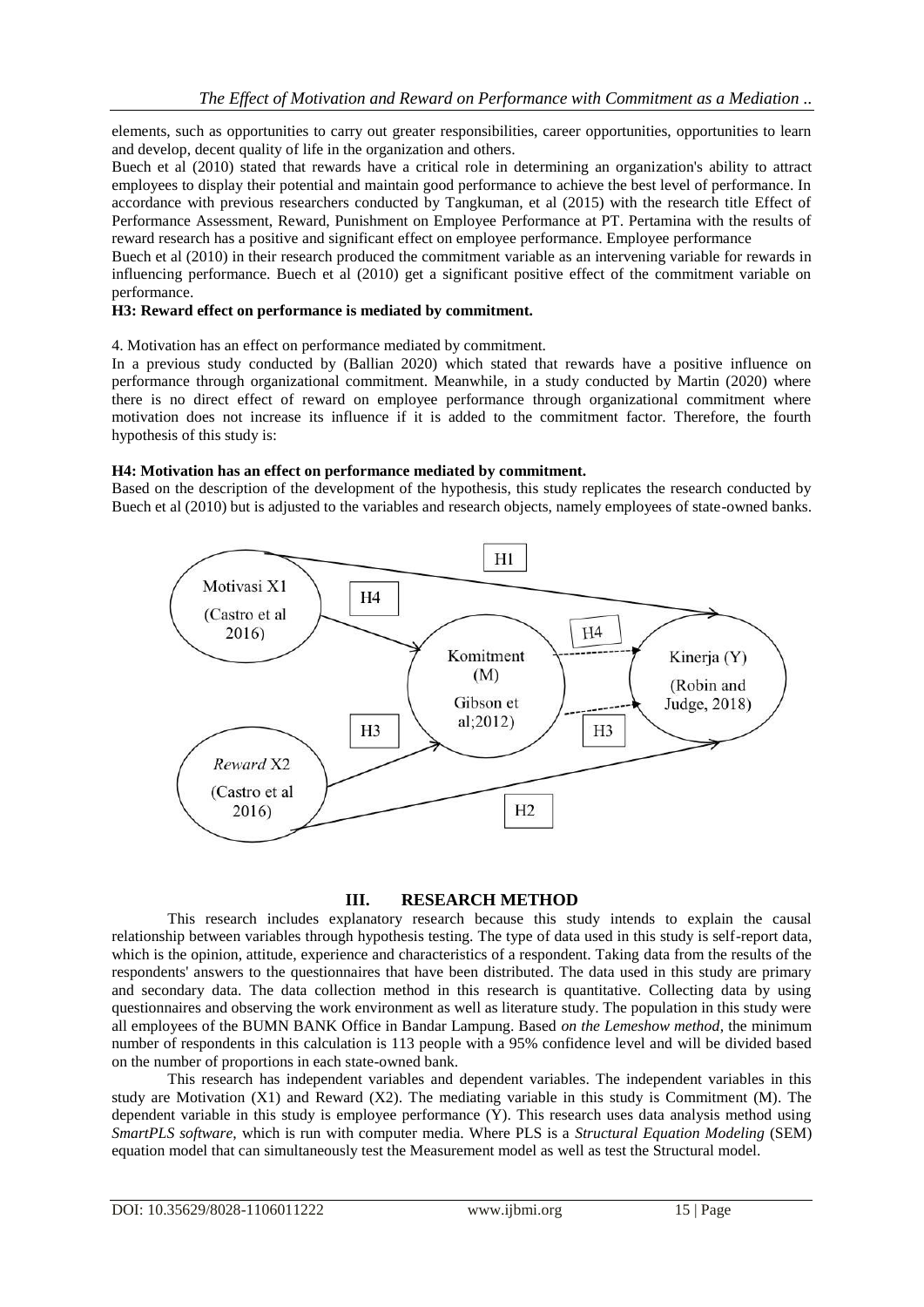# **IV. RESULTS AND DISCUSSION**

### *A. Analisis Data Outer Model PLS*

The analysis of the outer model in which there is a discussion of *Convergent Validity, Discriminant Validity and Composite Reliability.*



### **Image 4.1 Outer Model Partial Least Square**

*(Kinerja : performance, Motivasi : Motivation)*

### *a. Convergent Validity*

*Convergent Validity*, the measure of the validity of the indicator seen from *the loading factor value* above 0.7 is a valid indicator

| <b>Tabel 4.1 Outer Loading Factor</b> |        |        |         |         |
|---------------------------------------|--------|--------|---------|---------|
| <b>Indicator</b>                      | PER(Y) | COM(M) | MOT(X1) | REW(X2) |
|                                       |        |        |         |         |
|                                       |        |        |         |         |
| PER1                                  | 0.867  |        |         |         |
| PER <sub>2</sub>                      | 0.862  |        |         |         |
| PER3                                  | 0.844  |        |         |         |
| PER4                                  | 0.869  |        |         |         |
| PER5                                  | 0.858  |        |         |         |
| PER6                                  | 0.835  |        |         |         |
| PER7                                  | 0.876  |        |         |         |
| PER8                                  | 0.816  |        |         |         |
| COM1                                  |        | 0.884  |         |         |
| COM <sub>2</sub>                      |        | 0.890  |         |         |
| COM3                                  |        | 0.884  |         |         |
| COM4                                  |        | 0.925  |         |         |
| COM5                                  |        | 0.905  |         |         |
| COM <sub>6</sub>                      |        | 0.919  |         |         |
| COM7                                  |        | 0.895  |         |         |
| COM8                                  |        | 0.872  |         |         |
| MOI                                   |        |        | 0.906   |         |
| MO2                                   |        |        | 0.819   |         |
| MO3                                   |        |        | 0.824   |         |
| MO4                                   |        |        | 0.888   |         |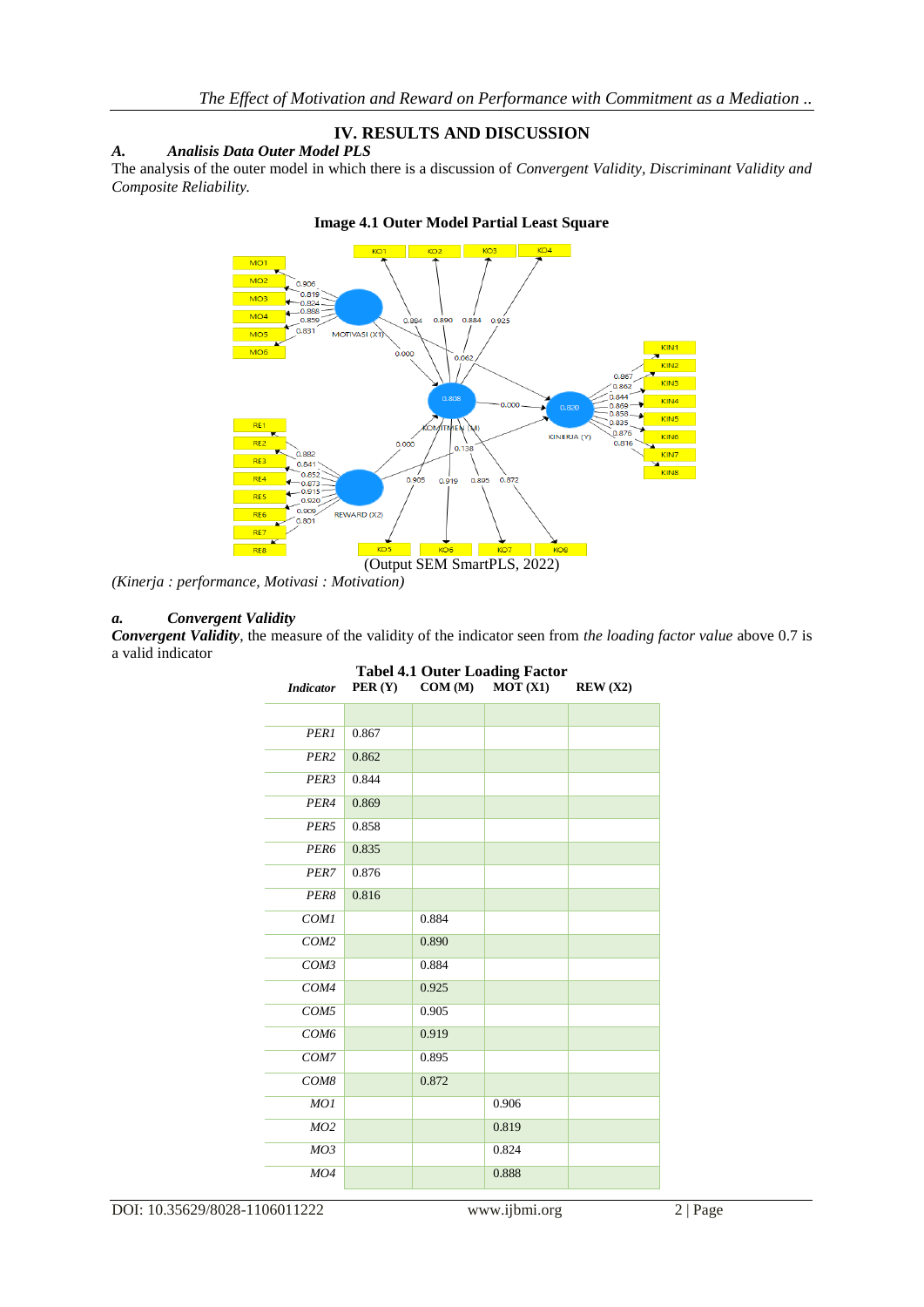| MO5                         |  |  | 0.859 |       |
|-----------------------------|--|--|-------|-------|
| <b>MO6</b>                  |  |  | 0.831 |       |
| RE1                         |  |  |       | 0.882 |
| RE2                         |  |  |       | 0.841 |
| RE3                         |  |  |       | 0.852 |
| RE4                         |  |  |       | 0.873 |
| RE5                         |  |  |       | 0.915 |
| RE6                         |  |  |       | 0.920 |
| RE7                         |  |  |       | 0.909 |
| RE8                         |  |  |       | 0.801 |
| (Output SEM SmartPLS, 2022) |  |  |       |       |

*The Effect of Motivation and Reward on Performance with Commitment as a Mediation ..*

The table shows the value of outer loading  $> 0.7$  which means it is valid.

### **b.** *Discriminant Validity*

*Discriminant Validity*, using the value of *cross loading* where if the indicator value is greater than other indicators.

| PER1             | 0.867 | 0.728 | 0.701 | 0.819 |
|------------------|-------|-------|-------|-------|
| PER2             | 0.862 | 0.718 | 0.687 | 0.810 |
| PER3             | 0.844 | 0.675 | 0.714 | 0.725 |
| PER4             | 0.869 | 0.686 | 0.728 | 0.762 |
| PER5             | 0.858 | 0.719 | 0.697 | 0.734 |
| PER6             | 0.835 | 0.740 | 0.718 | 0.744 |
| PER7             | 0.876 | 0.766 | 0.697 | 0.771 |
| PER8             | 0.816 | 0.771 | 0.713 | 0.737 |
| COM1             | 0.724 | 0.884 | 0.727 | 0.753 |
| COM <sub>2</sub> | 0.765 | 0.890 | 0.812 | 0.840 |
| COM3             | 0.711 | 0.884 | 0.712 | 0.757 |
| COM4             | 0.762 | 0.925 | 0.771 | 0.815 |
| COM5             | 0.791 | 0.905 | 0.759 | 0.794 |
| COM <sub>6</sub> | 0.800 | 0.919 | 0.749 | 0.823 |
| COM7             | 0.806 | 0.895 | 0.793 | 0.817 |
| VOM8             | 0.735 | 0.872 | 0.711 | 0.764 |
| MO1              | 0.738 | 0.736 | 0.906 | 0.771 |
| MO2              | 0.720 | 0.742 | 0.819 | 0.763 |
| MO3              | 0.688 | 0.731 | 0.824 | 0.735 |
| MO4              | 0.741 | 0.726 | 0.888 | 0.757 |
| MO5              | 0.683 | 0.681 | 0.859 | 0.726 |
| MO6              | 0.672 | 0.699 | 0.831 | 0.702 |
| RE1              | 0.770 | 0.802 | 0.743 | 0.882 |
| RE2              | 0.745 | 0.706 | 0.737 | 0.841 |
| RE3              | 0.743 | 0.734 | 0.758 | 0.852 |
| RE4              | 0.800 | 0.821 | 0.800 | 0.873 |
| RE5              | 0.821 | 0.814 | 0.770 | 0.915 |

### **Tabel 4.2 cross loading Discriminant Validity** *Indicator* **PER (Y) COM (M) MOT (X1) REW (X2)**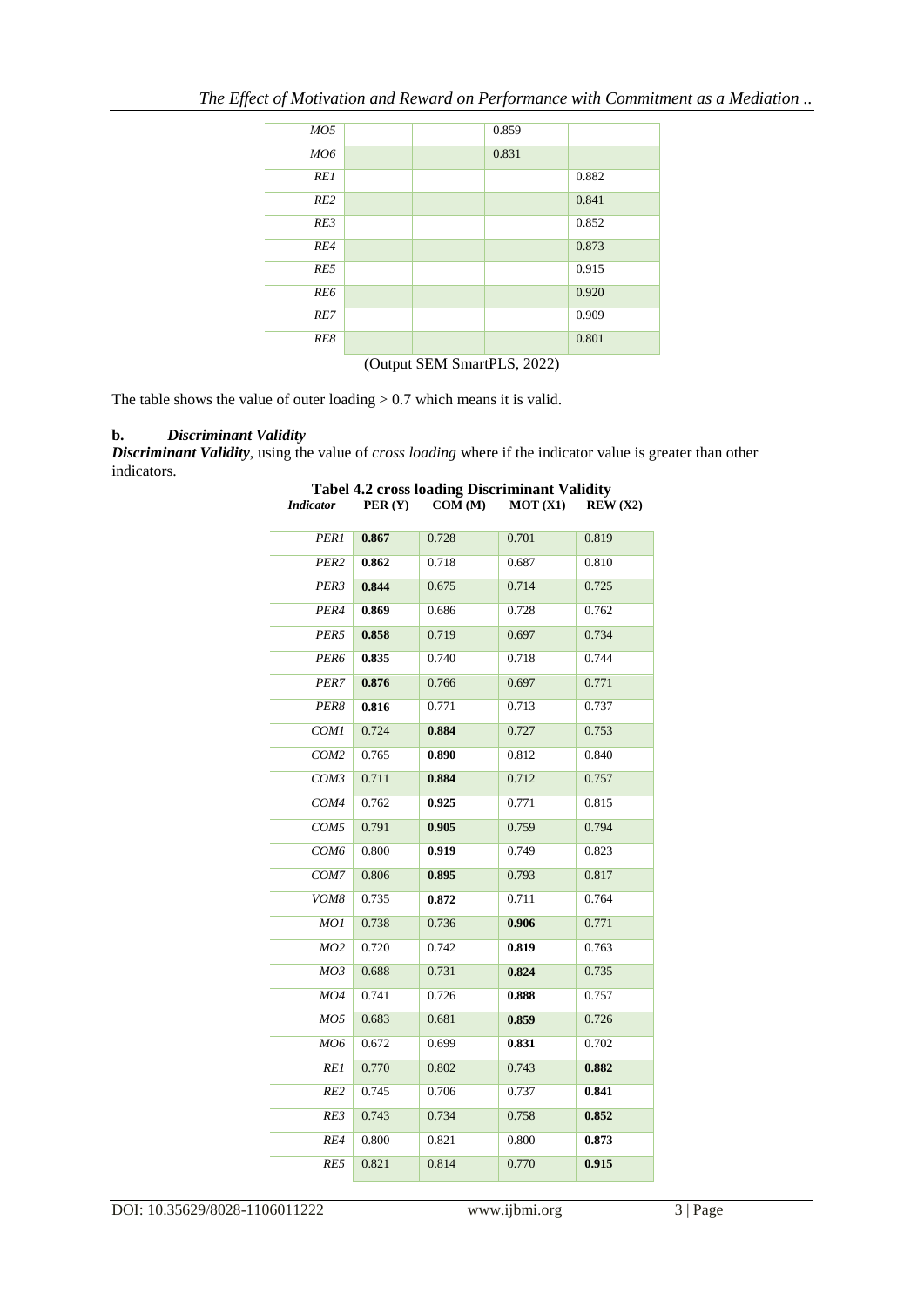| RE6 | 0.831 | 0.824 | 0.774 | 0.920 |
|-----|-------|-------|-------|-------|
| RE7 | 0.828 | 0.829 | 0.806 | 0.909 |
| RE8 | 0.716 | 0.664 | 0.693 | 0.801 |

### (Output SEM SmartPLS, 2022)

In table 4.2 the *cross loadings* value of all indicators on the variable is greater than the other indicators, so it is valid in compiling each variable.

### **c.** *CompositeReliability*

*CompositeReliability***,** used in the measurement, by looking at *Cronbach's alpha and composite reliability* with *a cut-off value of 0.7*.

| Tabel 4.5 CronbachAlpha secomposite Kenability | Cronbach's<br>Alpha | Composite<br><b>Reliability</b> |
|------------------------------------------------|---------------------|---------------------------------|
| PERFORMANCE (Y)                                | 0.947               | 0.955                           |
| COMMITMENT(M)                                  | 0.965               | 0.971                           |
| MOTIVATION (X1)                                | 0.926               | 0.942                           |
| REWARD (X2)                                    | 0.956               | 0.963                           |

# **Tabel 4.3 CronbachAlpha's&Composite Reliability**

(Output SEM SmartPLS, 2022)

Seen in the table the value of *Cronbach's alpha* and the value of *composite reliability (CR)* > 0.7. it means that all constructs in this research are *valid* and *realable.*

### *B. Analisis Data Inner Model PLS*

Inner model/structural analysis in which there is a*R-square, T-Value, path coef, Q-square, GoF. F2.*



(Output SEM SmartPLS, 2022)

*(Kinerja : Performance, Motivasi : Motivation)*  In bootstrapping *Path Coefficient value*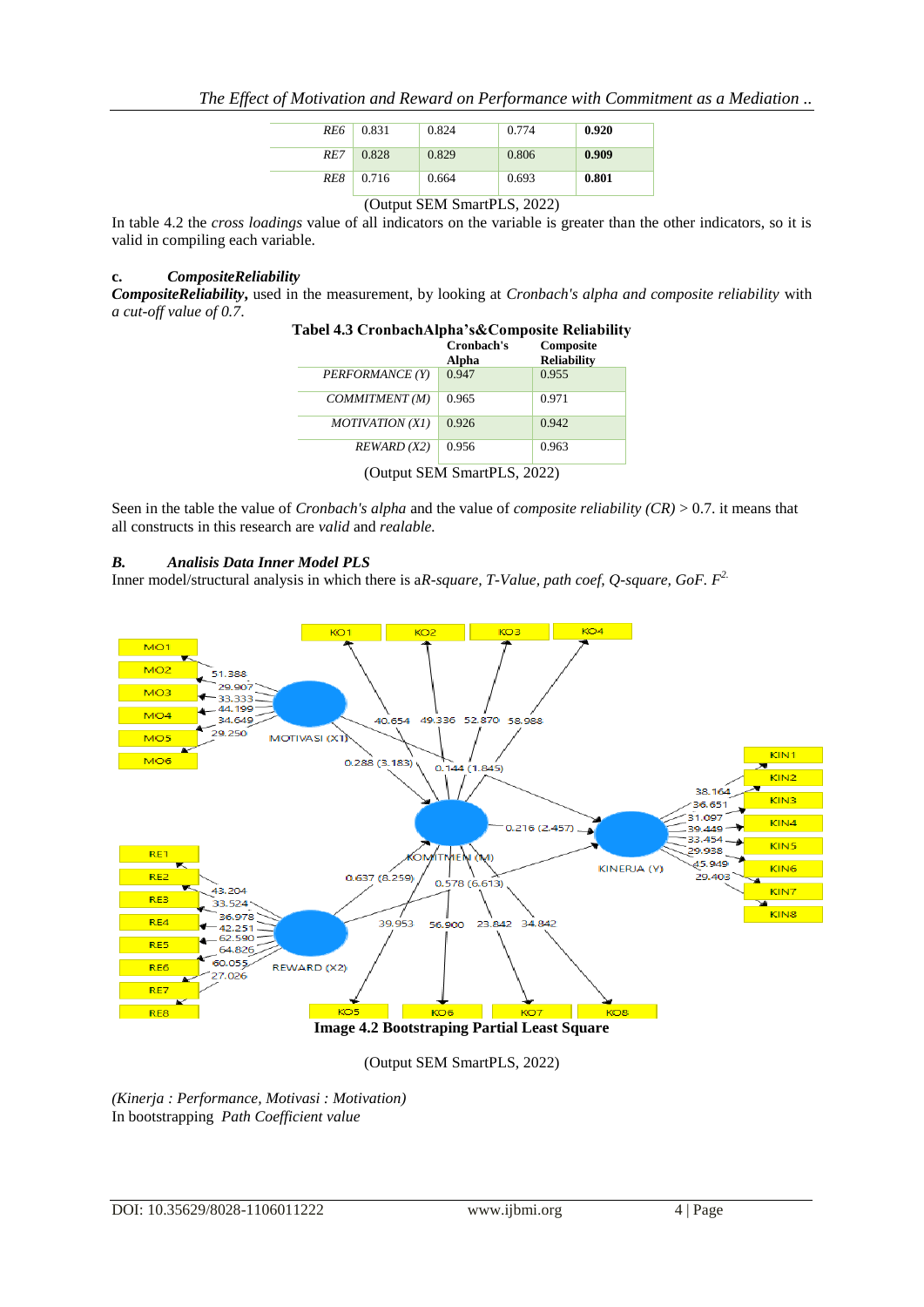|                 | <b>PER</b><br>(Y) | <b>COM</b><br>(M) | <b>MOT</b><br>(X1) | <b>REW</b><br>(X2) |
|-----------------|-------------------|-------------------|--------------------|--------------------|
| PERFORMANCE (Y) |                   |                   |                    |                    |
| COMMITMENT(M)   | 0.216             |                   |                    |                    |
| MOTIVATION (X1) | 0.144             | 0.288             |                    |                    |
| REWARD (X2)     | 0.578             | 0.637             |                    |                    |

# **Tabel 4.4 Path Coefficient**

It can be seen in table 4.4.5 that the path coefficient is positive, then the relationship between exogenous and endogenous variables is in the same direction and the higher the exogenous variable, the higher the endogenous variable.

The path coefficient value is used as a reference to determine the magnitude of the partial influence between 0- 1, both positive and negative, and in the direction and strength of it. To perform an inner model analysis on PLS, you can start by looking at the *R-square* for each endogenous variable, with the same interpretation in the regression.

# a. *Coefficient ofDetermination***(R 2 )**

The *R-square* value is used to see whether the influence of the exogenous latent variable on the endogenous latent variable has a substantive effect. *R-square*. According to (Chin, 1995 in Jogiyanto, 2014), and also to see the quality of the model the *R-square* value is 0.67 (strong), 0.33 (moderate) and 0.19 (weak).

**Tabel 4.5 Coefficient ofDetermination(R 2 )**

|                             | <b>R</b> Square | <b>R</b> Square<br><b>Adjusted</b> | Oual-<br>ity |  |
|-----------------------------|-----------------|------------------------------------|--------------|--|
| <b>PERFORMANCE</b>          | 0.820           | 0.815                              | Strong       |  |
| (Y)                         |                 |                                    |              |  |
| <b>COMMITMENT</b>           | 0.808           | 0.805                              | Strong       |  |
| (M)                         |                 |                                    |              |  |
| (Output SEM SmartPLS, 2022) |                 |                                    |              |  |

It can be seen in table 4.4.7 that the *R-square* value on performance is 0.82, which means that the variability of the performance construct of 82% can be explained by the variability of the motivation and reward constructs, while the remaining 18% is explained by other factors outside the study. Likewise, the 80.8% commitment variability can be explained by the performance variability, while the remaining 19.2% is explained by other factors. The quality of the model in this study is strong because the *R-square* value exceeds 0.67.

# *b.* **Predictive Relevance**  $(Q^2)$ **,**

*Predictive Relevance (O2)* can be used to represent the synthesis of cross validation and fitting functions with predictions from observed variables and estimates of construct parameters. *The Q-square* value is found in the endogenous variables as follows:.

| Tabel 4.6 Predictive Relevance $(Q^2)$ |       |  |  |  |
|----------------------------------------|-------|--|--|--|
| $Q^2$ (=1-SSE/SSO)                     |       |  |  |  |
| PERFORMANCE (Y)                        | 0.588 |  |  |  |
| <b>COMMITMENT</b> (M)                  | 0.641 |  |  |  |

(Output SEM SmartPLS, 2022)

The value of *Q square* on the performance endogenous variable is 0.588 and the endogenous commitment is 0.641, which is greater than 0 so it can be concluded that the model used in this study has a good predictive *relevance* value.

### *c. Goodness ofFit Index* **(GoF)**

*Goodness of Fit Index,* is used to see the overall fit of the model, both the outer model and the inner model. GoF Index is calculated manually with the following formula:

$$
GoF = \sqrt{AVE \times R^2}
$$

<sup>(</sup>Output SEM SmartPLS, 2022)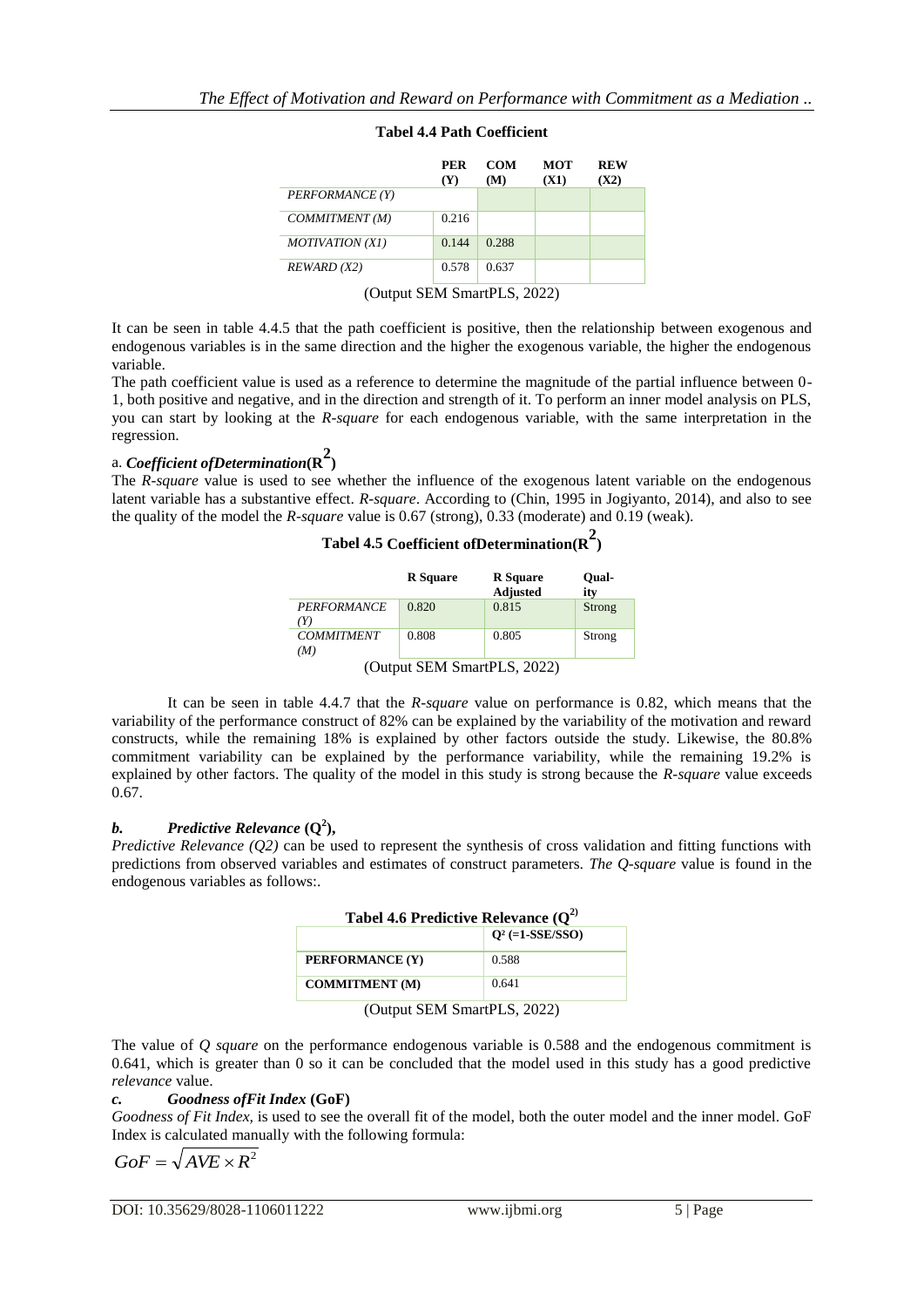# $GoF = \sqrt{0.7575 \times 0.814^2}$  $GoF = \sqrt{0,502}$  *GoF* = 0,708

Based on the calculations above, the GoF index in this study is 0.708 which is included in the large GoF category. This means that this research model has a high fit, meaning that the difference between the observed value and the expected value is low.

# **d. F-Square** $(F^2)$

F-square is carried out to see the effect of each exogenous latent variable on the endogenous latent variable having a substantive effect.

| <b>Tabel 4.7 PengaruhParsial</b>       |       |                |  |  |
|----------------------------------------|-------|----------------|--|--|
| <b>Connection</b>                      | $f^2$ | <b>Quality</b> |  |  |
| commitment $(m)$ to performance $(y)$  | 0.05  | weak           |  |  |
| motivation $(x1)$ to performance $(y)$ | 0.025 | weak           |  |  |
| Motivation $(x1)$ to commitment $(m)$  | 0.106 | moderate       |  |  |
| reward $(x2)$ to performance $(y)$     | 0.299 | moderate       |  |  |
| reward $(x2)$ to commitment $(m)$      | 0.517 | strong         |  |  |
| $\sim$ $\sim$ $\sim$ $\sim$            |       |                |  |  |

|  | <b>Tabel 4.7 Pengaruh Parsial</b> |
|--|-----------------------------------|
|  |                                   |

(Sumber : Output SEM SmartPLS, 2022)

### *d. Hypothesis Testing Analysis*

Hypothesis testing is done by looking at the *path coefficient* results indicated by the *T-statistic* value with *Ttable / Z-score* (1.96). If the*T-statistic value is > 1.96*, is a significant exogenous effect on the endogenous one

| <b>Construct</b>        | Original<br><b>Sample</b> | <b>T</b> Statistics | <b>P</b> Values |
|-------------------------|---------------------------|---------------------|-----------------|
| KOMITMEN (M) -          | 0.216                     | 2.457               | 0.014           |
| $>$ PERFORMANCE $(Y)$   |                           |                     |                 |
| MOTIVASI (X1) -         | 0.206                     | 2.784               | 0.006           |
| $>$ PERFORMANCE $(Y)$   |                           |                     |                 |
| MOTIVASI $(X1)$ ->      | 0.288                     | 3.183               | 0.002           |
| <b>KOMITMEN</b> (M)     |                           |                     |                 |
| REWARD (X2) -           | 0.716                     | 10.099              | 0.000           |
| >PERFORMANCE (Y)        |                           |                     |                 |
| REWARD (X2) -> KOMITMEN | 0.637                     | 8.259               | 0.000           |
| (M)                     |                           |                     |                 |

### **Tabel 4.8 Total Effect Boothstrappig**

(Output SEM SmartPLS, 2022)

It can be seen in the table above that it is known that the P Value has a value smaller than the significance value of 5% or (*P-Value <0.05),* which means that the influence between variables is significant.

| Tabel 4.8 Total Effect Intervening Boothstrappig |             |                     |                 |
|--------------------------------------------------|-------------|---------------------|-----------------|
|                                                  | Ori. Sample | <b>T</b> Statistics | <b>P</b> Values |

| $REWARD(X2)$ ->                                                                | 0.138 | 2.339 | 0.020 |
|--------------------------------------------------------------------------------|-------|-------|-------|
| KOMITMEN (M) -                                                                 |       |       |       |
| $>$ PERFORMANCE (Y)                                                            |       |       |       |
| $MOTIVASI(XI)$ ->                                                              | 0.062 | 1.845 | 0.066 |
| KOMITMEN (M) -                                                                 |       |       |       |
| $>$ PERFORMANCE (Y)                                                            |       |       |       |
| $(0,1)$ CEM $\mathbb{C}_{\mathbf{C}}$ C <sub>mort</sub> DI $\mathbb{C}$ (2002) |       |       |       |

(Output SEM SmartPLS, 2022)

The influence of motivation on employee performance has a value of T-statistics of 2.784 which is greater than the T-table of 1.96 (T-statistics  $> 1.96$ ) and also a p value of 0.006 which is smaller than 0.05 (Pvalue <0.05 ), it can be concluded that, Hypothesis: **H1, motivation has a positive and significant effect on performance**. The magnitude of this effect is measured in f-square of 0.025 which is included in the weak category so that although it has a positive effect, this motivation does not have a large effect on the performance of BUMN Bank employees. When an employee in question has a strong motivation such as a desire to develop more, the impact will increase performance.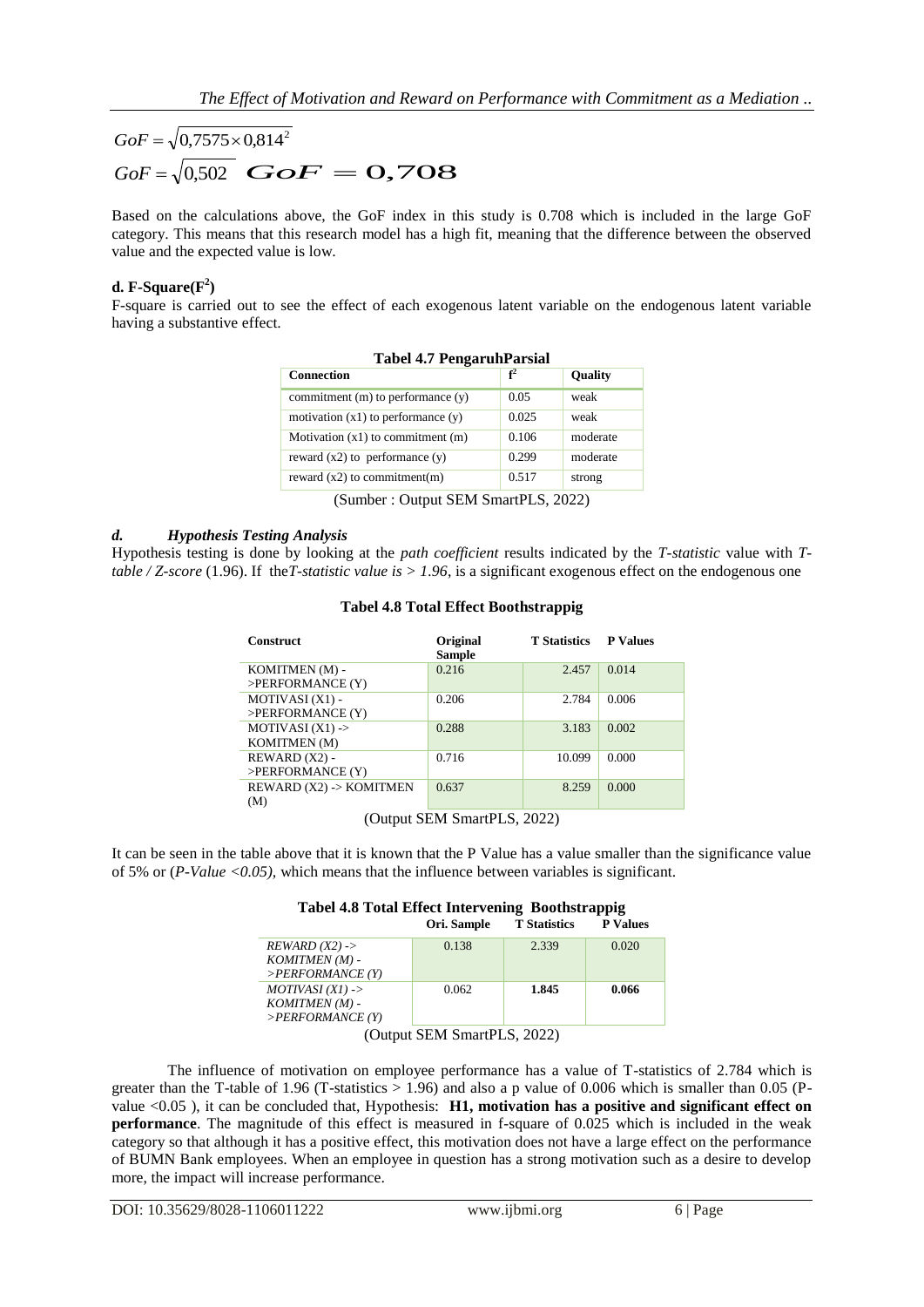The effect of rewards on employee performance has a T-statistics value of 10,099 which is greater than the T-table of 1.96 (T-statistics  $> 1.96$ ) and also a p value of 0.000 which is smaller than 0.05 (P-value <0.05) .it can be concluded that, Hypothesis: **H2, reward has a positive and significant effect on performance**. The magnitude of the influence is measured in f-square of 0.299 which is included in the moderate category so that it can be said that the influence of this reward is quite large on the performance of BUMN Bank employees. With rewards such as an increase in allowances every year, bonuses for work accomplished, it can be an encouragement for an employee to work better so as to improve his performance.

The influence of motivation on performance mediated by commitment has a T-statistics value of 1.845 which is smaller than the T-table which is 1.96 (T-statistic  $\langle 1.96 \rangle$ ) and also a p value of 0.066 which is greater than 0.05 (P-value >0.05) so that it can be concluded that Hypothesis: **H3 the commitment variable as an intervening variable is not able to mediate motivation on performance.** The implication of the results of this study is that the motivation of the employees of the state-owned bank when combined with the commitment of the employees, does not improve the performance of the employees of the state-owned bank.

The effect of reward on performance is mediated by commitment. It has a T-statistics value of 2.339 which is greater than the T-table of 1.96 (T-statistics  $> 1.96$ ) and also a p value of 0.020 which is smaller than 0.05 (P-value <0.05) so that it can be concluded that the hypothesis: **H4 commitment variables as intervening variables are able to mediate rewards on performance**. The implication of the results of this study is that good rewards received by BUMN Bank employees when combined with the formation of high commitment will be more biased to improve performance. Strong commitment coupled with the provision of bonuses and career opportunities provided by state-owned banks can improve employee performance.

# **V. CONCLUSION AND SUGGESTIONS**

### *A. Conclusion*

The conclusions of this study are:

1. The hypothesis which states that motivation has a positive effect on performance is acceptable.

2. The hypothesis which states that reward has a positive effect on positive performance is acceptable..

3. The hypothesis which states that reward has a positive effect on performance after paying attention to the commitment variable is acceptable.

4. The hypothesis which states that motivation has a positive effect on performance after paying attention to the commitment variable cannot be accepted.

### *B. Suggestion*

Suggestions that can be given to companies, namely:

1. The indicator of employees always having the initiative in completing work in the motivational variable needs to be a concern of the company. Employees of state-owned banks in Bandar Lampung City have low initiative in completing work. This needs to be the company's attention. Leaders can invite employees to participate and provide opportunities for them to submit opinions and recommendations in the decision-making process. Thus, employees feel partly responsible for the company's goals.

2. The indicator of the salary received is sufficient for the needs of employees in the reward variable that needs to be a concern of the company. Employees of state-owned banks in Bandar Lampung City are doubtful that the salary they receive is sufficient for their needs. Companies need to pay attention to the welfare of employees by increasing salaries or providing performance benefits, so that employees can make maximum contributions to achieve company goals.

3. Indicators of employees like working for the company in the commitment variable need to be a concern of the company. Some employees feel less agree, this could be caused by several factors such as job satisfaction and job stress. This needs to be the company's attention. Companies need to increase social support from leaders and co-workers with good communication and a good environment, so that employees are expected to be loyal to the organization in achieving organizational goals.

4. Indicators of employees having ideas for the company in the performance variable need to be a concern of the company. Employees feel inhibited from expressing their ideas to the company. Companies must open up opportunities for employees to express their ideas, so that new ideas can make employee performance increase and the company more developed.